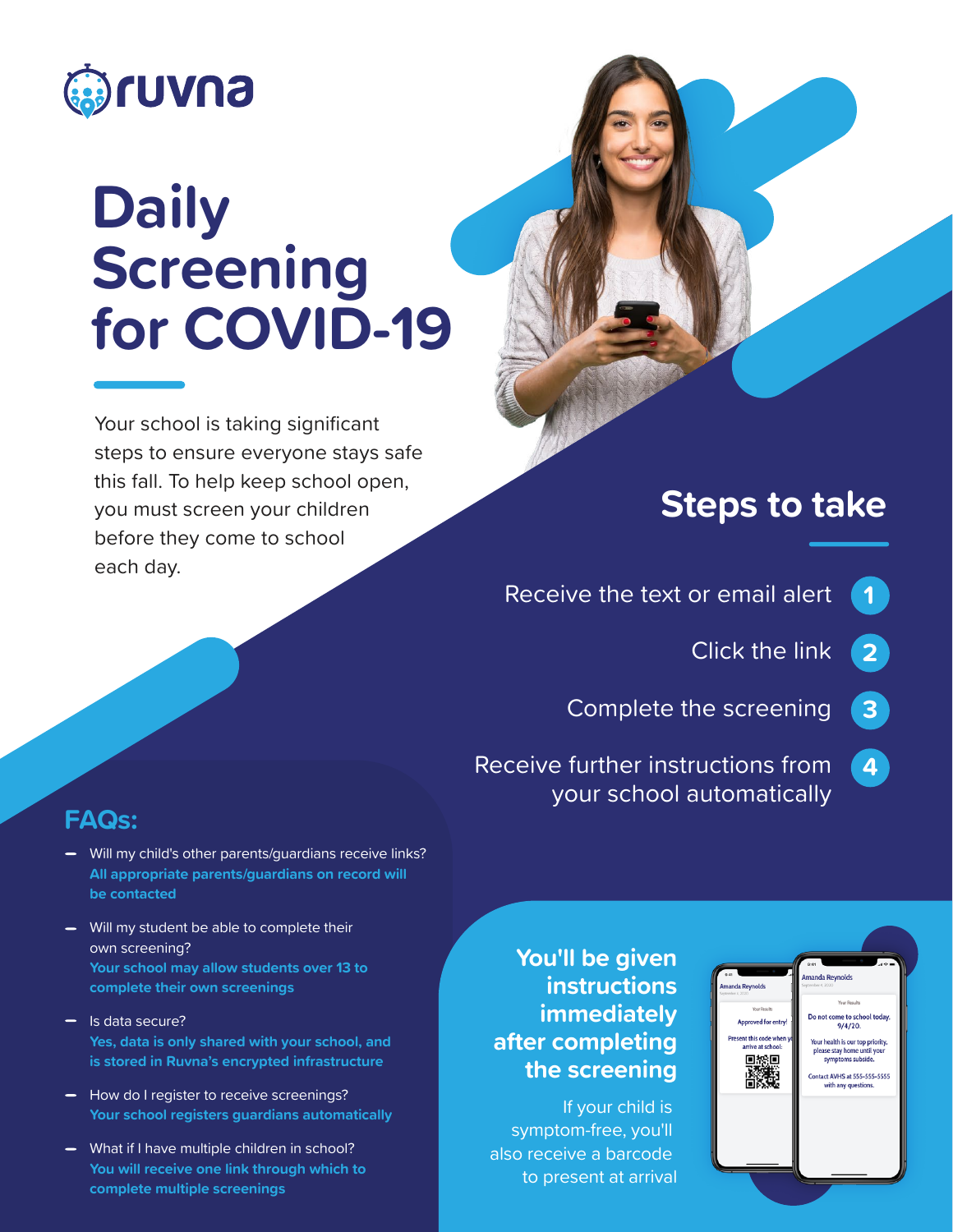### **Receive the text <sup>1</sup> or email alert**

- Delivered to you automatically each day, no registration required

- Texts come from 36598

- All parents/guardians with up-to-date contact information on file with your school will receive the notification

# **<sup>2</sup> Click the link**

- Each day you'll get a secure, single use link
- No sign-ins, downloads or apps whatsoever. Just click the link to access the screening



#### 365-98

Sou-so<br>New Health Screening Available - Screening for JA<br>must be completed before coming to school.<br>Complete here - https://msg.ruvna.com/<br>announcement/48J4w?lang=en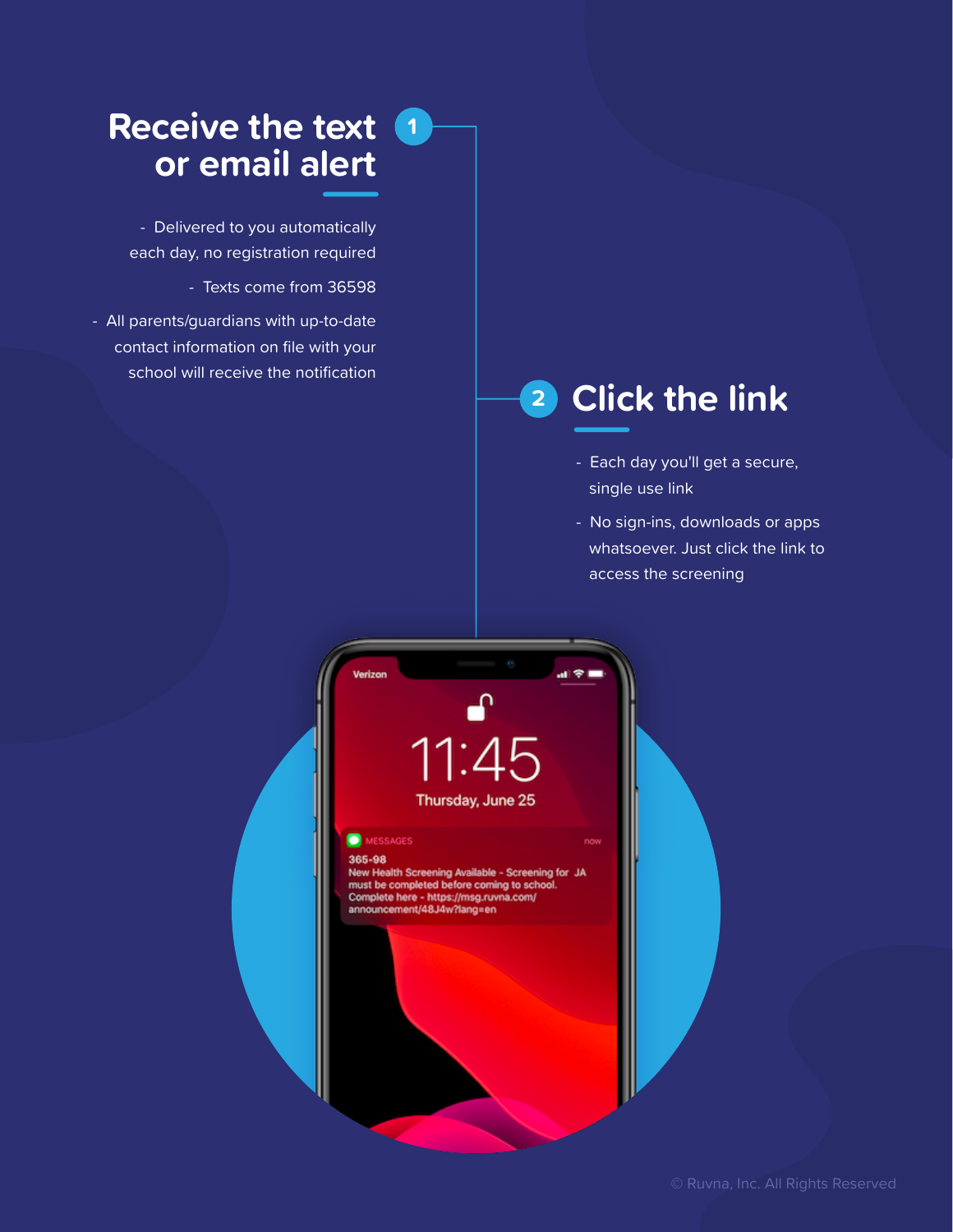

### **<sup>3</sup> Complete the screening**

- Your school has setup a series of questions which may include:
	- Symptoms
	- Temperature check
	- Recent travel
	- Potential COVID-19 exposure
	- Maybe more
- Should take 1-2 minutes to complete

# **<sup>4</sup> Receive instructions**

- Based on the information in your screening, you will immediately receive further instructions from your school
- If your child is symptom-free, you may be given a "pass" with a barcode to present upon arrival
- You will be able to share a link to the pass with your child (optional)
- If your child does not have their pass but was still screened, they will still be permitted to enter